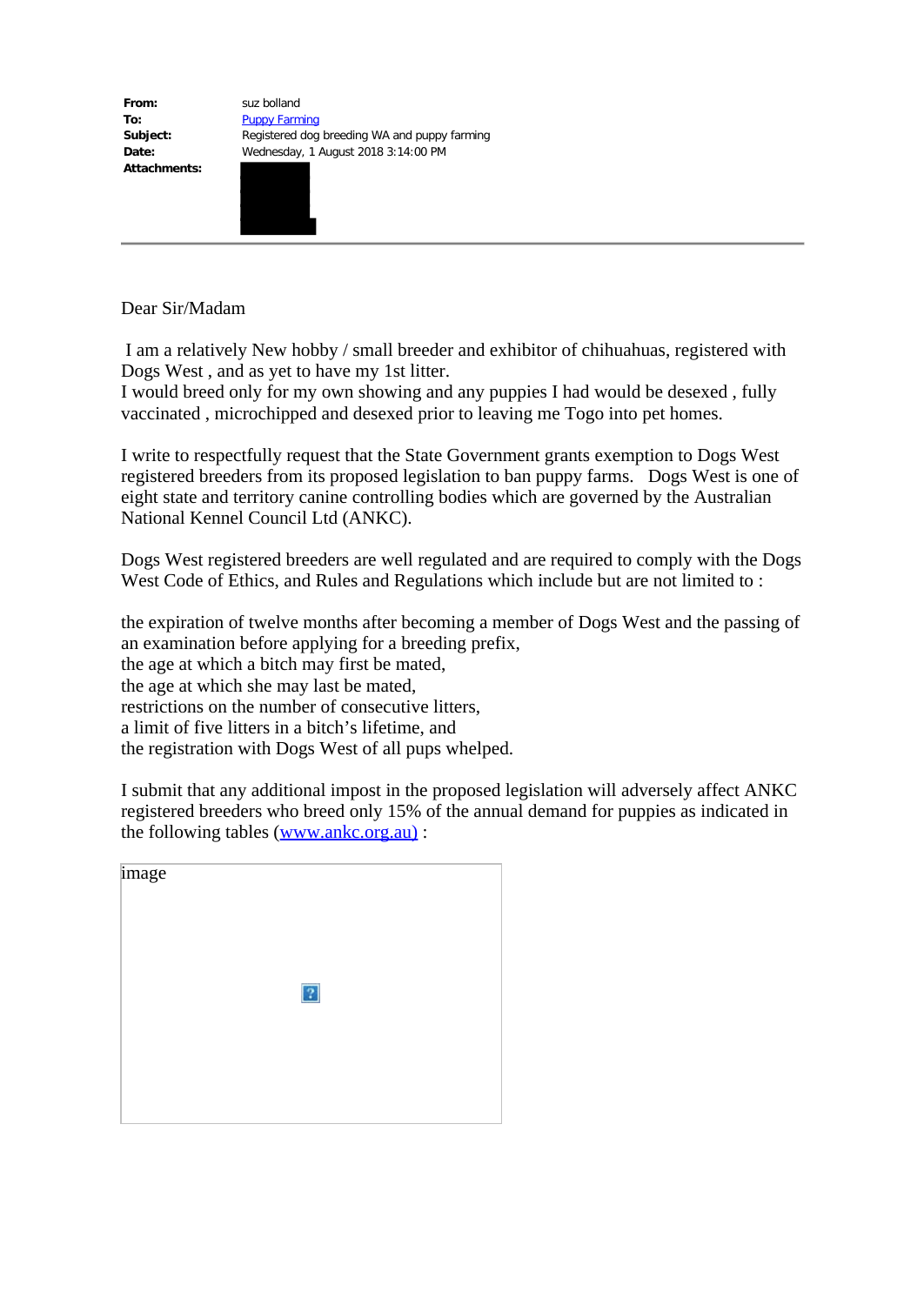| image |  |                |  |  |
|-------|--|----------------|--|--|
|       |  | $\overline{?}$ |  |  |
|       |  |                |  |  |
|       |  |                |  |  |

| image |  |             |  |  |
|-------|--|-------------|--|--|
|       |  | $\boxed{?}$ |  |  |
|       |  |             |  |  |
|       |  |             |  |  |

| image |  |                |  |  |
|-------|--|----------------|--|--|
|       |  | $\overline{?}$ |  |  |
|       |  |                |  |  |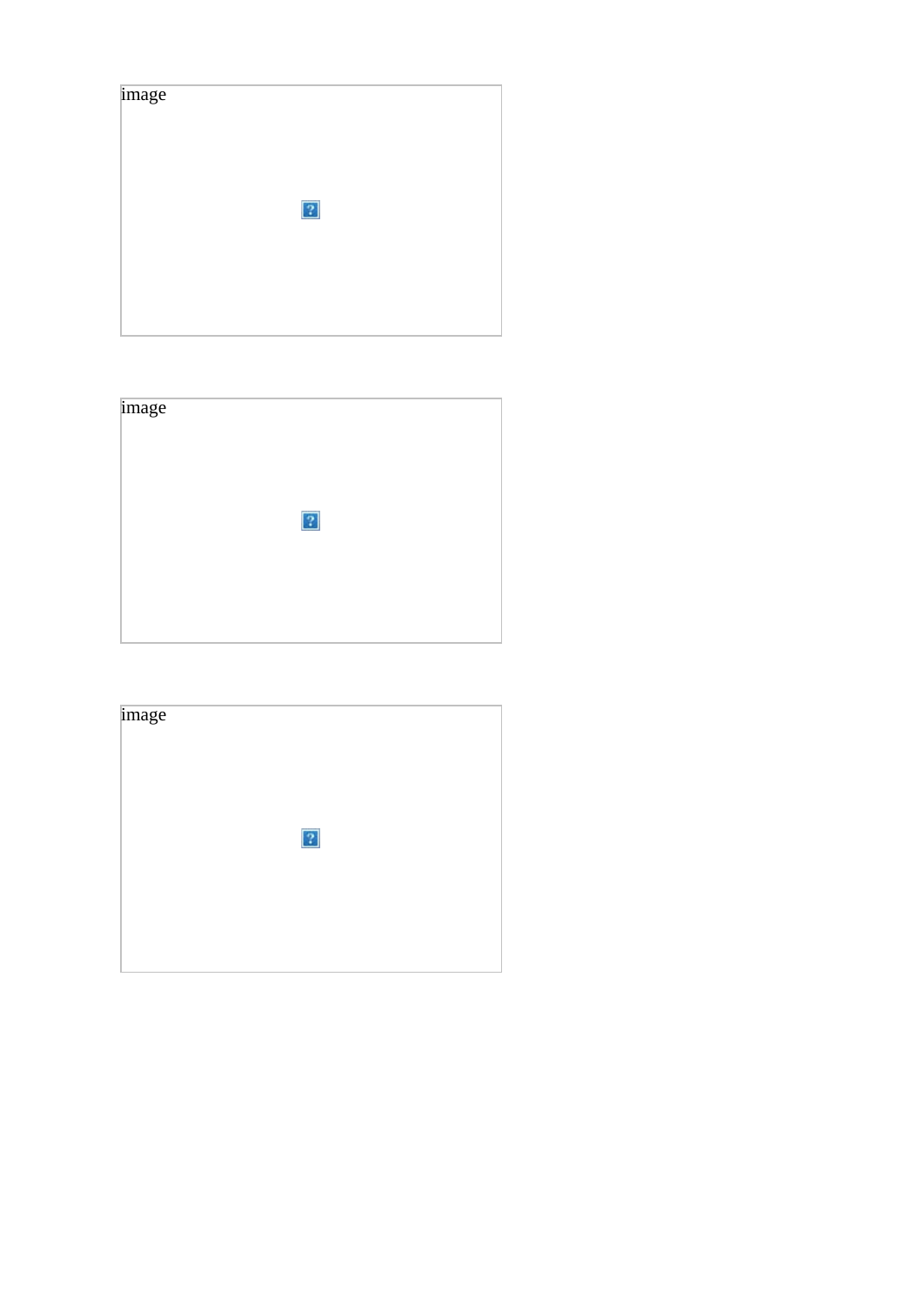| image |
|-------|
|       |
|       |
|       |
|       |
|       |
|       |
|       |
|       |
|       |
|       |
|       |
|       |
|       |
|       |
|       |
|       |
|       |
|       |
|       |
|       |
|       |
|       |
|       |
|       |
|       |
|       |

It is shown that breeding by ANKC members is judicious indeed with 80% producing no litters at all. As already mentioned, they provide only 15% of the annual demand for puppies.

Were the proposed legislation to impose additional requirements on Dogs West registered breeders such as mandatory desexing or obtaining a breeder licence from local government, they would have no choice but to breed even fewer litters. Thus, there would be an increasing public demand for puppies from sources which are not required to comply with Dogs West health and welfare regulations. These puppy farms and backyard breeders already supply the annual 85% shortfall of 408,000+ puppies.

I agree with the proposal that pet shops not be permitted to sell dogs and puppies. The Dogs West Code of Ethics does not permit registered breeders to supply dogs and puppies to pet shops. They have, however, provided a sales outlet for puppy farms and backyard breeders. It is historically difficult to monitor the activities of puppy farmers and backyard breeders even though there is already legislation in place. They have operated with impunity by selling pups, very young and sometimes sick, in car parks or at friends' homes, and through pet shops.

The demand for pet dogs is now more for smaller dogs which fit current living conditions. Smaller breeds have small litters (say, 1-4 pups) compared with larger breeds which have large litters (say, 10-14 pups).

Dogs West regulations militate against registered breeders, and, in particular, the registered breeders of small breeds. Based on these regulations, the estimated maximum puppy production per bitch is :

|                         | Small breeds | Large |
|-------------------------|--------------|-------|
| breeds                  |              |       |
| Dogs West breeders      | 20           | 70    |
| Non-registered breeders | 32           | 112   |

The potential adverse effects on health of desexing, especially early desexing, have been well canvassed in other submissions. There is documented scientific research which discusses these issues.

On health issues, ethical breeders have contributed to modern science. For example, Australian border collie breeders spent twenty years and thousands of dollars in developing a DNA test to eliminate ceroid lipofuscinosis. This is the same as Batten's disease in